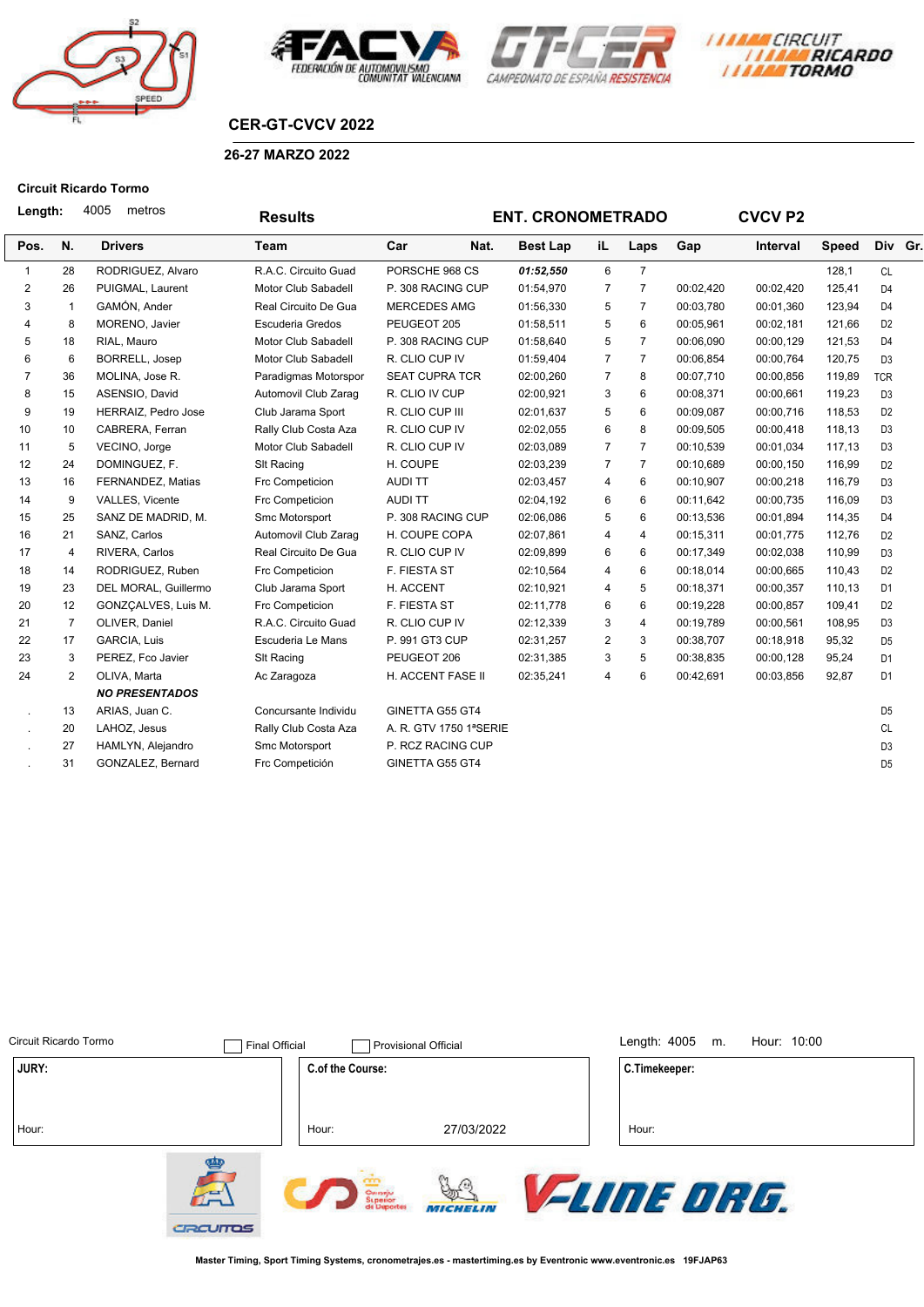



*I MARA CIRCUIT<br>I MARA RICARDO* 

**Circuit Ricardo Tormo**

**Circuit Ricardo Tormo** 26-27 MARZO 2022

*CER-GT-CVCV 2022*

PEED

**ANALYSIS / SECTORS ENT. CRONOMETRADO CVCV P2**

|        |                            | <b>GAMÓN, Ander</b>   |                       |                               |                                                                                    | Real Circuito De Gua |                     |                                    | 7 01:59,404                                 |           |                            | 00:27,786 00:31,010 00:27,318 00:33,290                                            |                   |                        |                              | 179,01 10:17:00                    |
|--------|----------------------------|-----------------------|-----------------------|-------------------------------|------------------------------------------------------------------------------------|----------------------|---------------------|------------------------------------|---------------------------------------------|-----------|----------------------------|------------------------------------------------------------------------------------|-------------------|------------------------|------------------------------|------------------------------------|
|        | 1                          |                       |                       |                               | P.Vmax: 6                                                                          |                      | T. Ideal: 01:56,330 |                                    |                                             |           | OLIVER, Daniel             |                                                                                    |                   | R.A.C. Circuito Guad   |                              |                                    |
|        | Lap Time                   |                       |                       | Sector 1 Sector 2             | Sector 3                                                                           | Sector 4             | V.Max               | Hour                               |                                             |           |                            |                                                                                    | P.Vmax: 15        |                        | T. Ideal: 02:10,687          |                                    |
|        | <b>START</b>               |                       |                       | 02:09,576 00:37,222 00:31,276 |                                                                                    | 00:38,605            |                     | 10:04:06                           | Lap Time                                    |           | Sector 1                   |                                                                                    | Sector 2 Sector 3 | Sector 4               | V.Max                        | Hour                               |
|        | 2 02:05,415                |                       |                       |                               | 00:28,148 00:32,639 00:28,473 00:36,155                                            |                      | 182,54              | 10:06:11                           | <b>START</b><br>1                           |           | $\overline{04:27}$ , 732   | 00:37,732 00:32,034 00:38,453                                                      |                   |                        |                              | 10:06:25                           |
|        | 3 01:59,439                |                       |                       |                               | 00:26,929 00:31,483 00:27,446 00:33,581                                            |                      | 184,62              | 10:08:11                           | 2 02:46,406                                 |           |                            | 00:33,250 00:35,164 01:00,701 00:37,291                                            |                   |                        | 139,06                       | 10:09:12                           |
|        | 4 01:58,382                |                       |                       |                               | 00:26,636 00:31,132 00:27,370 00:33,244                                            |                      | 183,05              | 10:10:09                           | $3\;\;02:12,339$                            |           |                            | 00:30,255 00:33,609 00:30,639 00:37,836                                            |                   |                        | 168,75                       | 10:11:24                           |
| 5<br>6 | 01:56,330<br>02:03,961     |                       |                       |                               | 00:26,483 00:30,490 00:26,788 00:32,569<br>00:26,884 00:32,059 00:30,324 00:34,694 |                      | 184,09<br>184,09    | 10:12:05<br>10:14:09               | 4 PIT                                       |           |                            | 00:29,911 00:32,846 00:48,813 00:45,666                                            |                   |                        | 171,43                       | 10:14:01                           |
|        | 7 PIT                      |                       |                       |                               | 00:26.740 00:36.938 00:31.919 00:52.226                                            |                      | 183,05              | 10:16:37                           | 8                                           |           | <b>MORENO, Javier</b>      |                                                                                    |                   | Escuderia Gredos       |                              |                                    |
|        |                            | OLIVA, Marta          |                       |                               |                                                                                    | Ac Zaragoza          |                     |                                    | Lap Time                                    |           |                            | Sector 2 Sector 3                                                                  | P.Vmax: 12        | Sector 4               | T. Ideal: 01:58,142<br>V.Max | Hour                               |
|        | 2                          |                       |                       |                               | P.Vmax: 22                                                                         |                      | T. Ideal: 02:30,634 |                                    | <b>START</b>                                |           | Sector 1                   | 03:30.994 00:33.508 00:28.784 00:34.659                                            |                   |                        |                              | 10:05:17                           |
|        | Lap Time                   |                       | Sector 1              | Sector 2                      | Sector 3                                                                           | Sector 4             | V.Max               | Hour                               | 2 02:02,270                                 |           |                            | 00:28,470 00:32,495 00:27,741 00:33,564                                            |                   |                        |                              | 10:07:19                           |
|        | <b>START</b>               |                       |                       |                               | 01:11,483 00:46,712 00:42,429 00:44,832                                            |                      |                     | 10:03:35                           | 3 02:00,075                                 |           |                            | 00:27,811 00:31,278 00:27,765 00:33,221                                            |                   |                        | 175,61                       | 10:09:20                           |
|        | 2 02:47,658                |                       |                       |                               | 00:37.197 00:43.187 00:42.799 00:44.475                                            |                      | 145,29              | 10:06:22                           | 4 02:01,980                                 |           |                            | 00:27,481 00:30,871 00:29,097 00:34,531                                            |                   |                        |                              | 10:11:21                           |
|        | 3 02:37,212                |                       |                       |                               | 00:35,062 00:41,200 00:37,894 00:43,056                                            |                      | 146,94              | 10:09:00                           | $5\;\;01:58,511$                            |           |                            | 00:27,430 00:31,240 00:26,927 00:32,914                                            |                   |                        |                              | 10:13:20                           |
|        | 4 02:35,241                |                       |                       |                               | 00:34,137 00:40,198 00:38,117 00:42,789                                            |                      |                     | 148,97 10:11:35                    | 6 PIT                                       |           |                            | 00:29,940 00:35,478 00:33,593 00:48,650                                            |                   |                        |                              | 10:15:48                           |
|        | 5 02:41,862<br>6 PIT       |                       |                       |                               | 00:36,847 00:44,435 00:37,347 00:43,233                                            |                      | 148,28              | 10:14:17                           | 9                                           |           | <b>VALLES, Vicente</b>     |                                                                                    |                   | Frc Competicion        |                              |                                    |
|        |                            |                       |                       |                               | 00:33,731 00:39,196 00:34,918 00:53,502                                            |                      |                     | 148,62 10:16:58                    |                                             |           |                            |                                                                                    | P.Vmax: 13        |                        | T. Ideal: 02:03,580          |                                    |
|        | $\mathbf{3}$               |                       | PEREZ, Fco Javier     |                               | <b>SIt Racing</b><br>P. Vmax: 23                                                   |                      | T. Ideal: 02:28,510 |                                    | Lap Time                                    |           |                            | Sector 1 Sector 2 Sector 3 Sector 4 V.Max                                          |                   |                        |                              | Hour                               |
|        | Lap Time                   |                       |                       |                               | Sector 1 Sector 2 Sector 3 Sector 4                                                |                      | V.Max               | Hour                               | <b>START</b><br>$\mathbf{1}$<br>2 02:17,743 |           |                            | 05:27,229 00:36,094 00:31,620 00:39,561                                            |                   |                        |                              | 10:05:06<br>10:07:24               |
|        | <b>START</b>               |                       |                       |                               | 03:47.017 00:44.555 00:37.680 00:43.551                                            |                      |                     | 10:06:02                           | 3 02:08,274                                 |           |                            | 00:28,794 00:33,256 00:29,589 00:36,635                                            |                   |                        | 172,80                       | 10:09:32                           |
|        | 2 02:34,513                |                       |                       |                               | 00:34.805 00:41.077 00:36.092 00:42.539                                            |                      | 140,26              | 10:08:37                           | 4 02:05,894                                 |           |                            | 00:29.211 00:32.804 00:29.124 00:34.755                                            |                   |                        | 172,80                       | 10:11:38                           |
|        | 3 02:31,385                |                       |                       |                               | 00:34,163 00:38,442 00:35,938 00:42,842                                            |                      | 142,42              | 10:11:08                           | 5 02:04,590                                 |           |                            | 00:29.049 00:32,358 00:28.688 00:34,495                                            |                   |                        | 173,26                       | 10:13:42                           |
| 4      | 02:31,791                  |                       |                       |                               | 00:34.046 00:40.939 00:35.008 00:41.798                                            |                      | 144,32              | 10:13:40                           | 6 <i>02:04</i> ,192                         |           |                            | 00:28,655 00:32,903 00:28,072 00:34,562                                            |                   |                        | 173,73                       | 10:15:47                           |
|        | 5 02:31,416                |                       |                       |                               | 00:33,571 00:40,959 00:34,699 00:42,187                                            |                      |                     | 142,42 10:16:11                    | 10                                          |           | <b>CABRERA, Ferran</b>     |                                                                                    |                   | Rally Club Costa Aza   |                              |                                    |
|        | 4                          | <b>RIVERA, Carlos</b> |                       |                               |                                                                                    | Real Circuito De Gua |                     |                                    |                                             |           |                            |                                                                                    | P.Vmax: 7         |                        | T. Ideal: 02:01,853          |                                    |
|        |                            |                       |                       |                               |                                                                                    |                      |                     |                                    |                                             |           |                            |                                                                                    |                   |                        |                              |                                    |
|        |                            |                       |                       |                               | P.Vmax: 14                                                                         |                      | T. Ideal: 02:09,899 |                                    | Lap Time                                    |           | Sector 1                   | Sector 2                                                                           | Sector 3          | Sector 4               | V.Max                        | Hour                               |
|        | Lap Time                   |                       | Sector 1              | Sector 2                      | Sector 3                                                                           | Sector 4             | V.Max               | Hour                               | <b>START</b><br>1                           |           |                            | 00:38,522 00:34,881 00:30,532 00:36,311                                            |                   |                        |                              | 10:02:29                           |
|        | 1 START                    |                       |                       |                               | 01:34,494 00:41,502 00:35,896 00:42,866                                            |                      |                     | 10:03:44                           | 2 02:10,519                                 |           |                            | 00:30.046 00:33.987 00:30.781 00:35.705                                            |                   |                        | 172,34                       | 10:04:40                           |
|        | 2 02:31,441                |                       |                       |                               | 00:34,129 00:39,196 00:36,717 00:41,399                                            |                      | 152,11              | 10:06:15                           | 3 02:08,661                                 |           |                            | 00:29,569 00:33,787 00:30,078 00:35,227                                            |                   |                        | 175,61                       | 10:06:49                           |
|        | 3 02:21,012<br>4 02:14,696 |                       |                       |                               | 00:32,789 00:36,804 00:32,768 00:38,651<br>00:30,515 00:34,877 00:31,842 00:37,462 |                      | 162,00<br>167,01    | 10:08:36<br>10:10:51               | 4 02:08,962<br>5 02:05,248                  |           |                            | 00:28,617 00:32,957 00:30,110 00:37,278<br>00:29,606 00:32,323 00:28,893 00:34,426 |                   |                        | 176,09<br>175,61             | 10:08:58<br>10:11:03               |
|        | 5 02:13,058                |                       |                       |                               | 00:30,241 00:35,161 00:30,903 00:36,753                                            |                      | 169,63              | 10:13:04                           | 6                                           | 02:02,055 |                            | 00:28,018 00:31,639 00:28,207 00:34,191                                            |                   |                        | 179,01                       | 10:13:05                           |
|        | 6 02:09,899                |                       |                       |                               | 00:29,897 00:33,902 00:30,312 00:35,788                                            |                      | 173,26              | 10:15:14                           | 7 02:03,141                                 |           |                            | 00:28,593 00:31,940 00:28,619 00:33,989                                            |                   |                        | 180,50                       | 10:15:08                           |
|        |                            | VECINO, Jorge         |                       |                               |                                                                                    | Motor Club Sabadell  |                     |                                    | 8 02:05,278                                 |           |                            | 00:28,160 00:34,005 00:28,960 00:34,153                                            |                   |                        | 176,57                       | 10:17:13                           |
|        | 5                          |                       |                       |                               | P.Vmax: 10                                                                         |                      | T. Ideal: 02:01,151 |                                    |                                             |           | <b>GONZCALVES, Luis M.</b> |                                                                                    |                   | <b>Frc Competicion</b> |                              |                                    |
|        | Lap Time                   |                       | Sector 1              | Sector 2                      | Sector 3 Sector 4                                                                  |                      | V.Max               | Hour                               | 12                                          |           |                            |                                                                                    | P.Vmax: 19        |                        | T. Ideal: 02:11,448          |                                    |
|        | <b>START</b>               |                       |                       |                               | 01:55,795 00:38,853 00:33,140 00:37,770                                            |                      |                     | 10:03:55                           | Lap Time                                    |           |                            | Sector 1 Sector 2                                                                  | Sector 3 Sector 4 |                        | V.Max                        | Hour                               |
|        | 2 02:16,605                |                       |                       |                               | 00:32,223 00:36,382 00:31,052 00:36,948                                            |                      |                     | 167,88 10:06:11                    | 1 START                                     |           |                            | 02:24,831 00:38,875 00:33,629 00:39,136                                            |                   |                        |                              | 10:04:26                           |
| 3      | 02:07,138                  |                       |                       |                               | 00:29,555 00:33,927 00:28,838 00:34,818                                            |                      | 167,88              | 10:08:19                           | 2 02:15,719                                 |           |                            | 00:31,018 00:36,674 00:30,444 00:37,583                                            |                   |                        |                              | 152,47 10:06:41                    |
| 4<br>5 | 02:04,653                  |                       |                       |                               | 00:29,125 00:33,499 00:27,798 00:34,231                                            |                      | 173,73              | 173,73 10:10:23                    | 3 02:16,542<br>4 02:13,396                  |           |                            | 00:30,779 00:35,588 00:31,069 00:39,106                                            |                   |                        |                              | 156,52 10:08:58<br>153,55 10:11:11 |
| 6      | 02:30,181<br>02:15,802     |                       |                       |                               | 00:28,081 00:31,279 00:56,339 00:34,482<br>00:29,075 00:31,491 00:41,243 00:33,993 |                      |                     | 10:12:53<br>171,43 10:15:09        | 5 02:16,635                                 |           |                            | 00:31,336 00:34,360 00:30,823 00:36,877<br>00:32.061 00:37.478 00:29.931 00:37.165 |                   |                        |                              | 156,90 10:13:28                    |
|        | 7 02:03,089                |                       |                       |                               | 00:29,022 00:31,476 00:28,317 00:34,274                                            |                      |                     | 176,57 10:17:12                    | 602:11,778                                  |           |                            | 00:31,065 00:34,404 00:29,644 00:36,665                                            |                   |                        | 151,76                       | 10:15:40                           |
|        |                            |                       | <b>BORRELL, Josep</b> |                               |                                                                                    | Motor Club Sabadell  |                     |                                    |                                             |           | RODRIGUEZ, Ruben           |                                                                                    |                   | <b>Frc Competicion</b> |                              |                                    |
|        | 6                          |                       |                       |                               | P.Vmax: 8                                                                          |                      | T. Ideal: 01:59,163 |                                    | 14                                          |           |                            |                                                                                    | P.Vmax: 21        |                        | T. Ideal: 02:09,198          |                                    |
|        | Lap Time                   |                       |                       |                               | Sector 1 Sector 2 Sector 3 Sector 4                                                |                      | V.Max               | Hour                               | Lap Time                                    |           |                            | Sector 1 Sector 2 Sector 3 Sector 4                                                |                   |                        | V.Max                        | Hour                               |
|        | 1 START                    |                       |                       |                               | 03:01.735 00:34.215 00:29.294 00:35.680                                            |                      |                     | 10:04:50                           | 1 START                                     |           |                            | 03:02,871 00:35,778 00:30,906 00:37,554                                            |                   |                        |                              | 10:04:56                           |
|        | 2 02:04,610                |                       |                       |                               | 00:28,919 00:32,944 00:28,645 00:34,102                                            |                      | 176,09              | 10:06:55                           | 2 02:13,240                                 |           |                            | 00:30,730 00:34,528 00:30,178 00:37,804                                            |                   |                        |                              | 152,47 10:07:10                    |
|        | 3 02:03,806                |                       |                       |                               | 00:28,768 00:32,320 00:28,415 00:34,303                                            |                      |                     | 178,02 10:08:59                    | 3 02:10,822                                 |           |                            | 00:30,673 00:33,433 00:29,700 00:37,016                                            |                   |                        | 151,76                       | 10:09:20                           |
|        | 4 02:01,914                |                       |                       |                               | 00:27,773 00:31,914 00:28,061 00:34,166                                            |                      |                     | 176,57 10:11:00                    | 4 02:10,564                                 |           |                            | 00:30,309 00:33,225 00:29,164 00:37,866                                            |                   |                        | 154,29                       | 10:11:31                           |
|        | 5 02:00,312<br>6 01:59,706 |                       |                       |                               | 00:27,710 00:31,597 00:27,727 00:33,278<br>00:27,557 00:31,365 00:27,409 00:33,375 |                      |                     | 179,01 10:13:01<br>179,01 10:15:00 | 5 PIT<br>6 PIT                              |           |                            | 00:30,112 00:32,906 00:33,765 00:50,771<br>01:06,927 00:36,858 00:33,111 00:50,442 |                   |                        |                              | 153,55 10:13:59<br>10:17:06        |

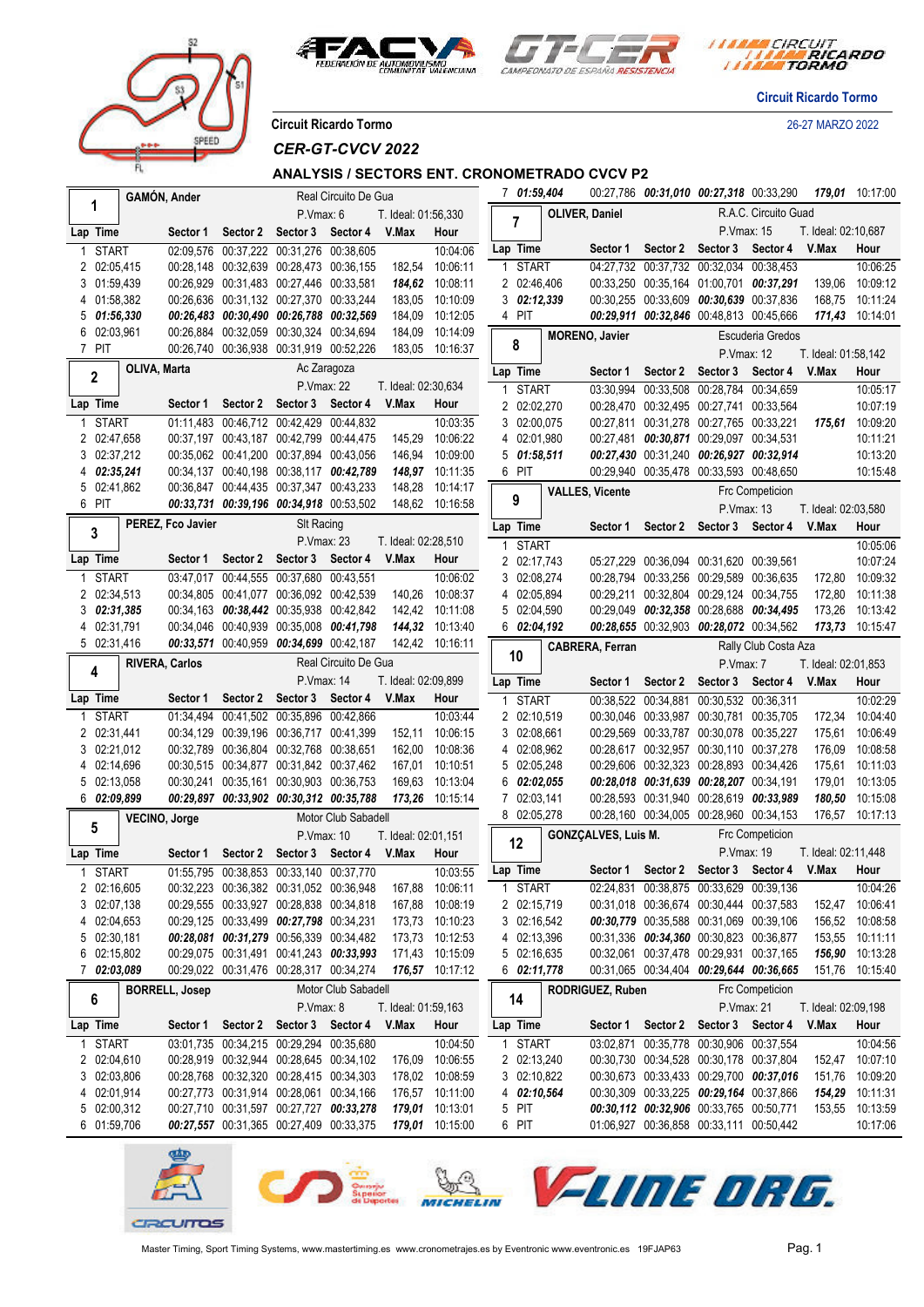



*I MARA CIRCUIT<br>I MARA RICARDO* 

**Circuit Ricardo Tormo**

**Circuit Ricardo Tormo** 26-27 MARZO 2022

prer

*CER-GT-CVCV 2022*

**ANALYSIS / SECTORS ENT. CRONOMETRADO CVCV P2**

|   | 15                          |                     | <b>ASENSIO, David</b>      |                                                                                    |                            | Automovil Club Zarag   |                              |                                    |              | 2 02:11,904                |                          | 00:30,489 00:34,004 00:29,823 00:37,588                                            |                      |                     | 153,55 10:06:43                    |
|---|-----------------------------|---------------------|----------------------------|------------------------------------------------------------------------------------|----------------------------|------------------------|------------------------------|------------------------------------|--------------|----------------------------|--------------------------|------------------------------------------------------------------------------------|----------------------|---------------------|------------------------------------|
|   |                             |                     |                            |                                                                                    | P.Vmax: 9                  |                        | T. Ideal: 01:59,670          |                                    |              | 3 02:33,001<br>4 02:10,921 |                          | 00:30,178 00:41,731 00:35,879 00:45,213<br>00:29,764 00:33,900 00:30,123 00:37,134 |                      | 153,55              | 155,77 10:09:16<br>10:11:26        |
|   | Lap Time                    |                     | Sector 1                   |                                                                                    | Sector 2 Sector 3 Sector 4 |                        | V.Max                        | Hour                               | 5 PIT        |                            |                          | 00:30,288 00:33,676 00:32,114 00:45,945                                            |                      | 153,19              | 10:13:48                           |
|   | <b>START</b>                |                     |                            | 03:52,926 00:35,713 00:29,064 00:35,319                                            |                            |                        |                              | 10:05:42                           |              |                            | DOMINGUEZ, F.            | <b>SIt Racing</b>                                                                  |                      |                     |                                    |
|   | 2 02:03,147                 |                     |                            | 00:28,586 00:31,919 00:28,107 00:34,535                                            |                            |                        | 174,19                       | 10:07:45                           | 24           |                            |                          | P.Vmax: 24                                                                         |                      | T. Ideal: 02:02,346 |                                    |
|   | 3 02:00,921                 |                     |                            | 00:28,242 00:31,369 00:27,548 00:33,762                                            |                            |                        | 175,61                       | 10:09:46                           | Lap Time     |                            | Sector 1                 | Sector 2 Sector 3 Sector 4 V.Max                                                   |                      |                     | Hour                               |
|   | 4 02:00,973                 |                     |                            | 00:28,828 00:31,342 00:27,260 00:33,543                                            |                            |                        | 177,05                       | 10:11:47                           |              | 1 START                    |                          |                                                                                    |                      |                     | 10:02:45                           |
|   | 5 02:01,421<br>6 NULL       |                     |                            | 00:27,525 00:32,676 00:27,479 00:33,741<br>00:29,512 00:32,975 00:30,032 00:35,773 |                            |                        |                              | 178,51 10:13:49<br>178,51 10:15:57 |              | 2 02:07,459                |                          | 00:52,722 00:35,912 00:30,371 00:36,621<br>00:29,238 00:33,672 00:29,596 00:34,953 |                      |                     | 10:04:52                           |
|   |                             |                     |                            |                                                                                    |                            | <b>Frc Competicion</b> |                              |                                    |              | 3 NULL                     |                          | 00:28,461 00:34,375 00:30,148 00:35,110                                            |                      |                     | 10:07:00                           |
|   | 16                          |                     | <b>FERNANDEZ, Matias</b>   |                                                                                    |                            |                        |                              |                                    |              | 4 02:08,481                |                          | 00:28,739 00:33,715 00:30,308 00:35,719                                            |                      |                     | 10:09:09                           |
|   | Lap Time                    |                     |                            | Sector 2                                                                           | P.Vmax: 11                 |                        | T. Ideal: 02:02,369<br>V.Max | Hour                               |              | 5 02:05,296                |                          | 00:28,318 00:33,469 00:29,084 00:34,425                                            |                      |                     | 10:11:14                           |
|   |                             |                     | Sector 1                   |                                                                                    | Sector 3 Sector 4          |                        |                              |                                    |              | 6 02:04,791                |                          | 00:28,713 00:32,308 00:29,386 00:34,384                                            |                      |                     | 10:13:19                           |
| 1 | <b>START</b><br>2 02:21,375 |                     |                            | 03:04,650 00:43,415 00:35,977 00:41,600<br>00:30,425 00:39,839 00:33,753 00:37,358 |                            |                        | 173,26                       | 10:05:15<br>10:07:36               |              | 7 02:03,239                |                          | 00:27,641 00:31,736 00:28,585 00:35,277                                            |                      |                     | 10:15:22                           |
|   | 3 02:06,306                 |                     |                            | 00:29,072 00:33,020 00:29,364 00:34,850                                            |                            |                        | 174,66                       | 10:09:43                           |              |                            | SANZ DE MADRID, M.       |                                                                                    | Smc Motorsport       |                     |                                    |
|   | 4 02:03,457                 |                     |                            | 00:28,205 00:32,483 00:28,854 00:33,915                                            |                            |                        | 176,09                       | 10:11:46                           | 25           |                            |                          | P.Vmax: 5                                                                          |                      | T. Ideal: 02:03,871 |                                    |
|   | 5 02:12,404                 |                     |                            | 00:28,835 00:37,206 00:31,615 00:34,748                                            |                            |                        | 176,09                       | 10:13:58                           | Lap Time     |                            |                          | Sector 1 Sector 2 Sector 3 Sector 4                                                |                      | V.Max               | Hour                               |
|   | 6 PIT                       |                     |                            | 00:28,132 00:31,547 00:28,775 01:05,387                                            |                            |                        | 173,73                       | 10:16:32                           | $\mathbf{1}$ | START                      |                          | 02:30,152 00:36,270 00:32,814 00:38,989                                            |                      |                     | 10:04:27                           |
|   |                             | <b>GARCIA, Luis</b> |                            |                                                                                    |                            | Escuderia Le Mans      |                              |                                    |              | 2 02:10,742                |                          | 00:30,086 00:34,182 00:29,972 00:36,502                                            |                      | 184,09              | 10:06:38                           |
|   | 17                          |                     |                            |                                                                                    | P.Vmax: 18                 |                        | T. Ideal: 02:27,020          |                                    |              | 3 02:10,045                |                          | 00:29,518 00:33,986 00:31,594 00:34,947                                            |                      | 187,83              | 10:08:48                           |
|   | Lap Time                    |                     | Sector 1                   | Sector 2                                                                           | Sector 3 Sector 4          |                        | V.Max                        | Hour                               |              | 4 02:09,545                |                          | 00:29,331 00:34,444 00:30,631 00:35,139                                            |                      | 188,92              | 10:10:58                           |
|   | 1 START                     |                     |                            | 01:48,415 00:39,759 00:34,789 00:40,472                                            |                            |                        |                              | 10:03:53                           |              | 5 02:06,086                |                          | 00:28,447 00:33,208 00:29,851 00:34,580                                            |                      | 190.59              | 10:13:04                           |
|   | 2 02:31,257                 |                     |                            | 00:33,411 00:40,688 00:34,472 00:42,686                                            |                            |                        | 163,64                       | 10:06:24                           | 6 PIT        |                            |                          | 00:27,771 00:32,944 00:28,576 00:40,438                                            |                      |                     | 191,72 10:15:14                    |
|   | 3 PIT                       |                     |                            | 00:36,990 00:38,665 00:38,627 00:56,000                                            |                            |                        |                              | 127,81 10:09:14                    | 26           |                            | <b>PUIGMAL, Laurent</b>  |                                                                                    | Motor Club Sabadell  |                     |                                    |
|   |                             | RIAL, Mauro         |                            |                                                                                    |                            | Motor Club Sabadell    |                              |                                    |              |                            |                          | P.Vmax: 2                                                                          |                      | T. Ideal: 01:54,970 |                                    |
|   | 18                          |                     |                            |                                                                                    | P.Vmax: 3                  |                        | T. Ideal: 01:57,928          |                                    | Lap Time     |                            | Sector 1                 | Sector 2 Sector 3 Sector 4                                                         |                      | V.Max               | Hour                               |
|   | Lap Time                    |                     | Sector 1                   | Sector 2                                                                           | Sector 3 Sector 4          |                        | V.Max                        | Hour                               |              | 1 START                    |                          | 01:30,894 00:34,752 00:29,701 00:35,097                                            |                      |                     | 10:03:20                           |
|   | 1 START                     |                     |                            | 01:30,394 00:35,972 00:30,812 00:34,681                                            |                            |                        |                              | 10:03:21                           |              | 2 02:01,480<br>3 02:00,455 |                          | 00:27,938 00:31,905 00:28,579 00:33,058<br>00:27,386 00:31,924 00:28,039 00:33,106 |                      | 192,86<br>194,59    | 10:05:21<br>10:07:22               |
|   | 2 02:24,289                 |                     |                            | 00:28,151 00:52,390 00:29,853 00:33,895                                            |                            |                        | 192,28                       | 10:05:45                           |              | 4 01:58,973                |                          | 00:26,896 00:31,658 00:27,809 00:32,610                                            |                      | 196,96              | 10:09:21                           |
|   | 3 NULL                      |                     |                            | 00:28,316 00:32,533 00:28,701 00:32,651                                            |                            |                        | 192,86                       | 10:07:48                           |              | 5 01:59,189                |                          | 00:27,037 00:31,062 00:28,094 00:32,996                                            |                      | 196,36              | 10:11:20                           |
|   | 4 01:59,440                 |                     |                            | 00:27,210 00:31,324 00:27,951 00:32,955                                            |                            |                        | 194,59                       | 10:09:47                           |              | 6 01:59,048                |                          | 00:26,516 00:32,439 00:27,295 00:32,798                                            |                      | 195,18              | 10:13:19                           |
|   | 01:58,640                   |                     |                            | 00:27,297 00:30,356 00:28,315 00:32,672                                            |                            |                        | 196,36                       | 10:11:46                           |              | 7 01:54,970                |                          | 00:26,193 00:29,946 00:26,784 00:32,047                                            |                      | 195,18              | 10:15:14                           |
| 6 | 02:06,905<br>7 02:02,321    |                     |                            | 00:27,141 00:35,139 00:30,604 00:34,021<br>00:26,970 00:31,468 00:29,339 00:34,544 |                            |                        | 194,01                       | 10:13:53<br>194,01 10:15:55        |              |                            | <b>RODRIGUEZ, Alvaro</b> |                                                                                    | R.A.C. Circuito Guad |                     |                                    |
|   |                             |                     | <b>HERRAIZ, Pedro Jose</b> |                                                                                    |                            | Club Jarama Sport      |                              |                                    | 28           |                            |                          | P.Vmax: 1                                                                          |                      | T. Ideal: 01:52,537 |                                    |
|   | 19                          |                     |                            |                                                                                    | P.Vmax: 16                 |                        | T. Ideal: 02:01,612          |                                    | Lap Time     |                            |                          | Sector 1 Sector 2 Sector 3 Sector 4 V.Max                                          |                      |                     | Hour                               |
|   | Lap Time                    |                     | Sector 1                   | Sector 2                                                                           | Sector 3                   | Sector 4               | V.Max                        | Hour                               |              | 1 START                    |                          |                                                                                    |                      |                     | 10:04:24                           |
|   | <b>START</b>                |                     |                            | 03:12.454 00:36.774                                                                | 00:32,058 00:36,974        |                        |                              | 10:05:07                           |              | 2 01:59,563                |                          | 04:42,380 00:31,765 00:27,465 00:33,086                                            |                      |                     | 10:06:24                           |
|   | 2 02:08,724                 |                     |                            | 00:29,527 00:34,440 00:29,405 00:35,352                                            |                            |                        | 167,44                       | 10:07:16                           |              | 3 01:57,363                |                          | 00:26,596 00:31,461 00:27,112 00:32,194                                            |                      |                     | 204,42 10:08:21                    |
|   | 3 02:33,844                 |                     |                            | 00:28,862 00:31,679 00:57,137 00:36,166                                            |                            |                        |                              | 168,31 10:09:50                    |              | 4 01:56,738                |                          | 00:26.699 00:31.331 00:26.900 00:31.808                                            |                      |                     | 206,37 10:10:18                    |
|   | 4 02:02,934                 |                     |                            | 00:28,500 00:31,728 00:28,498 00:34,208                                            |                            |                        |                              | 168,75 10:11:53                    |              | 5 01:53,766                |                          | 00:26,147 00:29,981 00:26,223 00:31,415                                            |                      |                     | 206,37 10:12:12                    |
|   | 502:01,637                  |                     |                            | 00:28,118 00:31,638 00:28,523 00:33,358                                            |                            |                        |                              | 168,75 10:13:55                    | 7 PIT        | 601:52,550                 |                          | 00:25,915 00:29,436 00:26,236 00:30,963<br>00:26,063 00:34,292 00:28,759 00:51,432 |                      |                     | 207,03 10:14:04<br>206,37 10:16:25 |
|   | 6 PIT                       |                     |                            | 01:38,317 00:44,808 00:38,787 00:58,561                                            |                            |                        |                              | 170,53 10:17:55                    |              |                            | <b>MOLINA, Jose R.</b>   |                                                                                    | Paradigmas Motorspor |                     |                                    |
|   | 21                          | <b>SANZ, Carlos</b> |                            |                                                                                    |                            | Automovil Club Zarag   |                              |                                    | 36           |                            |                          | P.Vmax: 3                                                                          |                      | T. Ideal: 02:00,204 |                                    |
|   |                             |                     |                            |                                                                                    | P.Vmax: 17                 |                        | T. Ideal: 02:07,187          |                                    | Lap Time     |                            |                          | Sector 1 Sector 2 Sector 3 Sector 4                                                |                      | V.Max               | Hour                               |
|   | Lap Time                    |                     | Sector 1                   | Sector 2                                                                           | Sector 3 Sector 4          |                        | V.Max                        | Hour                               |              | 1 START                    |                          | 00:45,322 00:34,519 00:31,314 00:36,148                                            |                      |                     | 10:02:37                           |
|   | 1 START                     |                     |                            | 05:14.736 00:39.115 00:33.643 00:41.821                                            |                            |                        |                              | 10:07:19                           |              | 2 02:06,699                |                          | 00:29,440 00:33,025 00:29,460 00:34,774                                            |                      |                     | 193,43 10:04:43                    |
|   | 2 NULL                      |                     |                            | 00:31,598 00:34,589 00:30,171 00:35,990                                            |                            |                        | 157,28                       | 10:09:31                           |              | 3 02:02,909                |                          | 00:27,781 00:31,979 00:28,938 00:34,211                                            |                      |                     | 10:06:46                           |
|   | 3 02:09,107<br>4 02:07,861  |                     |                            | 00:30,889 00:33,848 00:29,162 00:35,208<br>00:29,640 00:33,177 00:29,625 00:35,419 |                            |                        |                              | 162,41 10:11:40<br>168,75 10:13:48 |              | 4 02:04,703                |                          | 00:27,491 00:32,504 00:30,466 00:34,242                                            |                      |                     | 196,36 10:08:51                    |
|   |                             |                     |                            |                                                                                    |                            | Club Jarama Sport      |                              |                                    |              | 5 02:04,190                |                          | 00:27,538 00:33,382 00:29,277 00:33,993                                            |                      |                     | 10:10:55                           |
|   | 23                          |                     | DEL MORAL, Guillermo       |                                                                                    | P.Vmax: 20                 |                        | T. Ideal: 02:10,397          |                                    |              | 6 02:02,494                |                          | 00:27,710 00:32,453 00:28,869 00:33,462                                            |                      |                     | 194,59 10:12:58                    |
|   | Lap Time                    |                     |                            | Sector 1 Sector 2                                                                  | Sector 3 Sector 4          |                        | V.Max                        | Hour                               | 8 PIT        | 7 02:00,260                |                          | 00:27,305 00:31,308 00:28,129 00:33,518<br>00:33,525 00:45,324 00:37,622 00:58,876 |                      |                     | 10:14:58<br>166,15 10:17:53        |
|   | 1 START                     |                     |                            | 02:37,630 00:34,563 00:30,798 00:38,394                                            |                            |                        |                              | 10:04:31                           |              |                            |                          |                                                                                    |                      |                     |                                    |
|   |                             |                     |                            |                                                                                    |                            |                        |                              |                                    |              |                            |                          |                                                                                    |                      |                     |                                    |

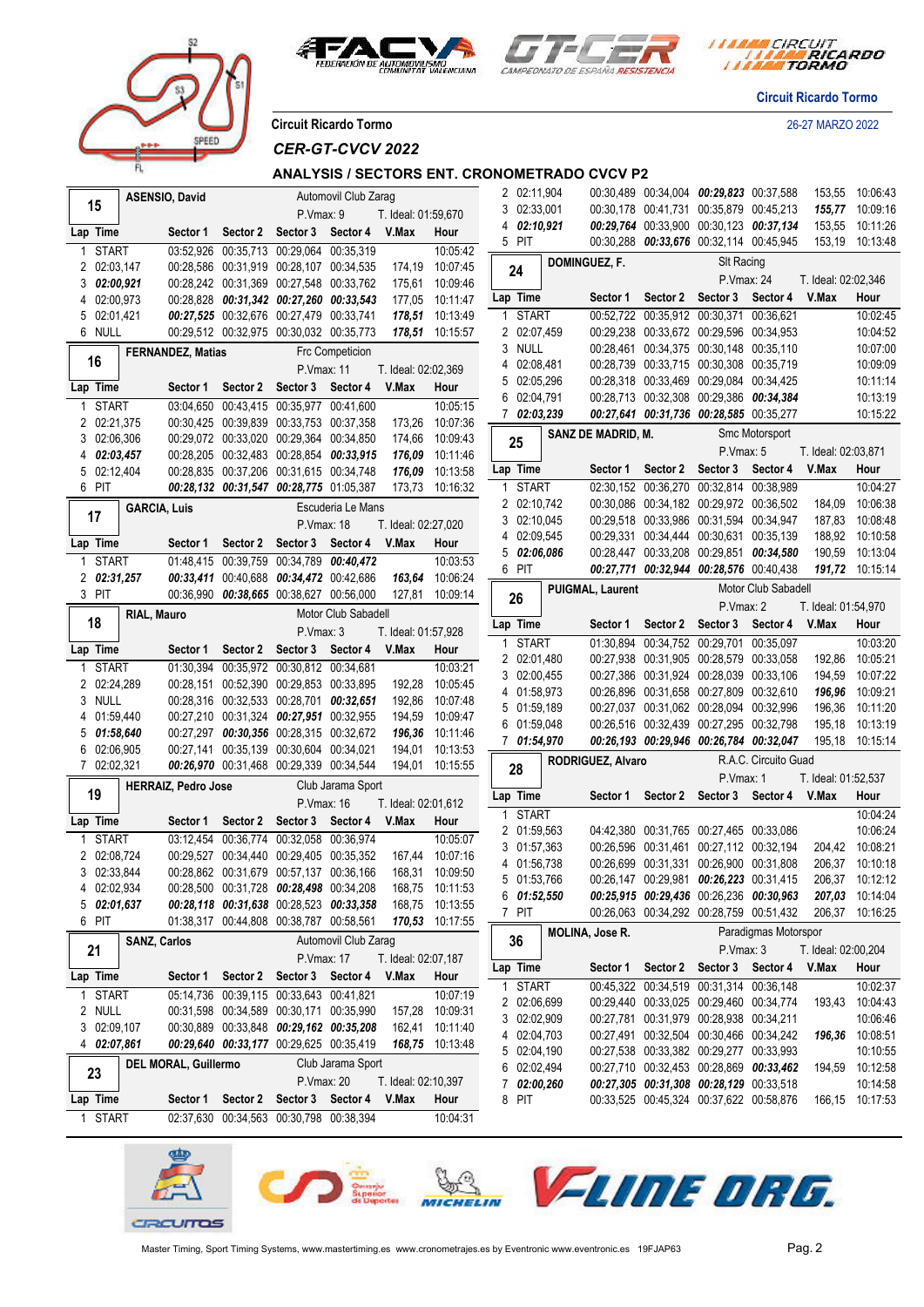



*I MARA CIRCUIT<br>I MARA RICARDO* 

**Circuit Ricardo Tormo**

# **Circuit Ricardo Tormo** 26-27 MARZO 2022 *CER-GT-CVCV 2022*

COFFI

### **Velocidades máximas ENT. CRONOMETRADO CVCV P2**

|                | <b>Nombre</b>              | Equipo/Club          | Vehículo              |       |       |       | Mejores 5 velocidades máximas |       | Media | Max.  |
|----------------|----------------------------|----------------------|-----------------------|-------|-------|-------|-------------------------------|-------|-------|-------|
| 28             | RODRIGUEZ, Alvaro          | R.A.C. Circuito Guad | PORSCHE 968 CS        | 207,0 | 206,4 | 206,4 | 206,4                         | 204,4 | 206,1 | 207,0 |
| 26             | PUIGMAL, Laurent           | Motor Club Sabadell  | P. 308 RACING CUP     | 197,0 | 196,4 | 195,2 | 195,2                         | 194,6 | 195,7 | 197,0 |
| 36             | MOLINA, Jose R.            | Paradigmas Motorspor | <b>SEAT CUPRA TCR</b> | 196,4 | 194,6 | 193,4 | 166,2                         |       | 187,6 | 196,4 |
| 18             | RIAL. Mauro                | Motor Club Sabadell  | P. 308 RACING CUP     | 196,4 | 194,6 | 194,0 | 194,0                         | 192,9 | 194,4 | 196,4 |
| 25             | SANZ DE MADRID, M.         | Smc Motorsport       | P. 308 RACING CUP     | 191,7 | 190,6 | 188,9 | 187,8                         | 184,1 | 188,6 | 191,7 |
|                | GAMÓN, Ander               | Real Circuito De Gua | <b>MERCEDES AMG</b>   | 184,6 | 184,1 | 184,1 | 183,1                         | 183,1 | 183,8 | 184,6 |
| 10             | CABRERA, Ferran            | Rally Club Costa Aza | R. CLIO CUP IV        | 180,5 | 179,0 | 176,6 | 176,1                         | 175,6 | 177,6 | 180,5 |
| 6              | BORRELL, Josep             | Motor Club Sabadell  | R. CLIO CUP IV        | 179,0 | 179,0 | 179,0 | 178,0                         | 176,6 | 178,3 | 179,0 |
| 15             | ASENSIO, David             | Automovil Club Zarag | R. CLIO IV CUP        | 178,5 | 178,5 | 177.0 | 175,6                         | 174,2 | 176,8 | 178,5 |
| 5              | VECINO, Jorge              | Motor Club Sabadell  | R. CLIO CUP IV        | 176,6 | 173,7 | 173,7 | 171,4                         | 167,9 | 172,7 | 176,6 |
| 16             | FERNANDEZ, Matias          | Frc Competicion      | <b>AUDI TT</b>        | 176,1 | 176,1 | 174,7 | 173,7                         | 173,3 | 174,8 | 176,1 |
| 8              | MORENO, Javier             | Escuderia Gredos     | PEUGEOT 205           | 175,6 |       |       |                               |       | 175,6 | 175,6 |
| 9              | <b>VALLES. Vicente</b>     | Frc Competicion      | <b>AUDITT</b>         | 173,7 | 173,3 | 172,8 | 172,8                         |       | 173,1 | 173,7 |
| 4              | RIVERA, Carlos             | Real Circuito De Gua | R. CLIO CUP IV        | 173,3 | 169,6 | 167,0 | 162,0                         | 152,1 | 164,8 | 173,3 |
| 7              | OLIVER, Daniel             | R.A.C. Circuito Guad | R. CLIO CUP IV        | 171,4 | 168,8 | 139,1 |                               |       | 159,7 | 171,4 |
| 19             | <b>HERRAIZ.</b> Pedro Jose | Club Jarama Sport    | R. CLIO CUP III       | 170,5 | 168,8 | 168,8 | 168,3                         | 167,4 | 168,8 | 170,5 |
| 21             | SANZ, Carlos               | Automovil Club Zaraq | H. COUPE COPA         | 168,8 | 162,4 | 157,3 |                               |       | 162,8 | 168,8 |
| 17             | <b>GARCIA. Luis</b>        | Escuderia Le Mans    | P. 991 GT3 CUP        | 163,6 | 127,8 |       |                               |       | 145,7 | 163,6 |
| 12             | GONZCALVES, Luis M.        | Frc Competicion      | F. FIESTA ST          | 156,9 | 156,5 | 153,6 | 152,5                         | 151,8 | 154,2 | 156,9 |
| 23             | DEL MORAL, Guillermo       | Club Jarama Sport    | H. ACCENT             | 155,8 | 153,6 | 153,6 | 153,2                         |       | 154,0 | 155,8 |
| 14             | RODRIGUEZ, Ruben           | Frc Competicion      | F. FIESTA ST          | 154,3 | 153,6 | 152,5 | 151,8                         |       | 153,0 | 154,3 |
| $\overline{2}$ | OLIVA, Marta               | Ac Zaragoza          | H. ACCENT FASE II     | 149,0 | 148,6 | 148,3 | 146,9                         | 145,3 | 147,6 | 149,0 |
| 3              | PEREZ, Fco Javier          | SIt Racing           | PEUGEOT 206           | 144,3 | 142,4 | 142,4 | 140,3                         |       | 142,4 | 144,3 |
| 24             | DOMINGUEZ, F.              | SIt Racing           | H. COUPE              |       |       |       |                               |       |       |       |